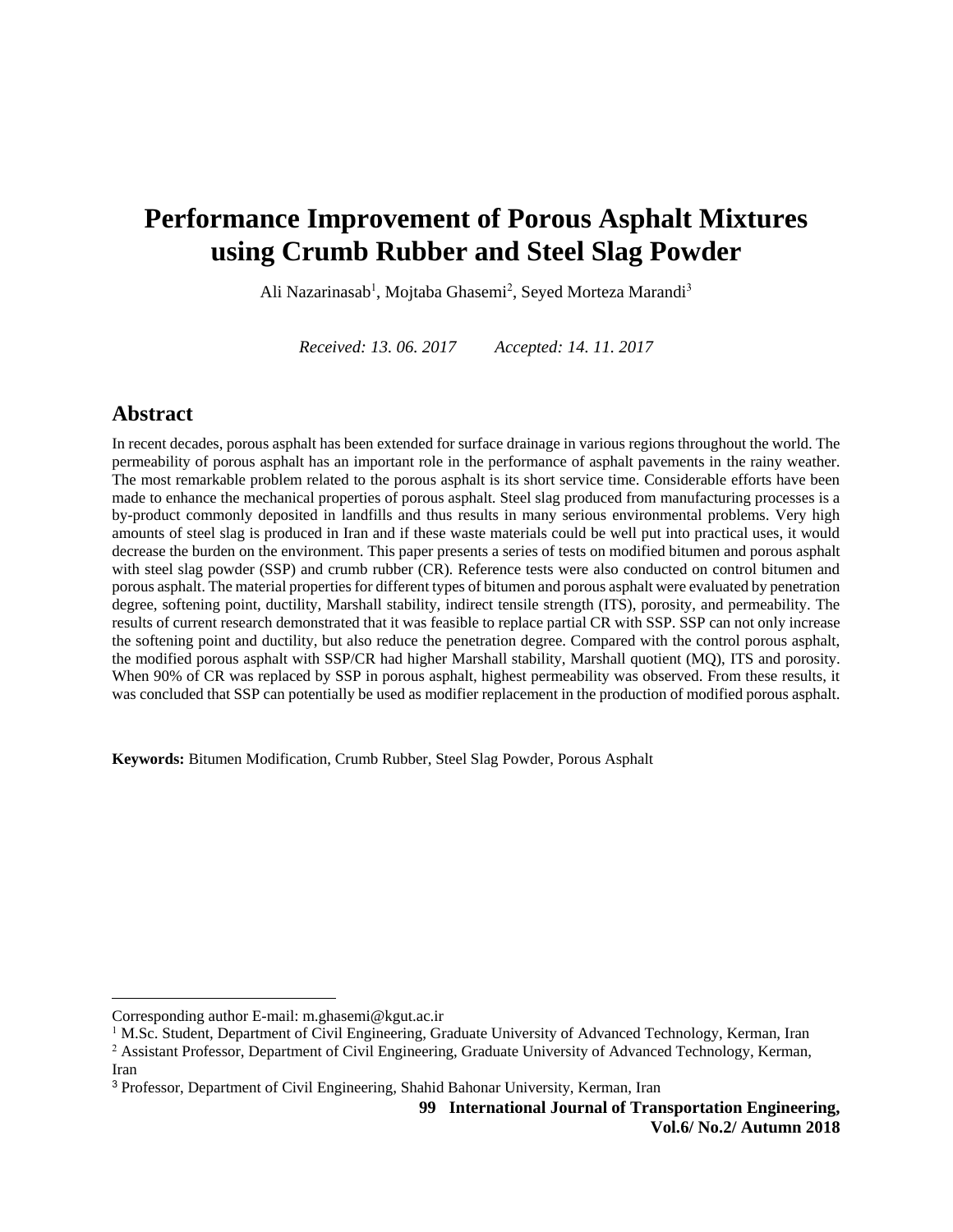## **1. Introduction**

Over the past decades, porous asphalt mixtures are extensively used as motorway surface layer in several nations due to their merits. The particularities of porous asphalt mixtures cover a vast range of advantages such as benefits in friction, smoothness, permeability, safety during wet conditions (enhanced skid resistance and reduced spray and splash), good visibility of markings at night and during raining, water drainage, economy, environment and tire/pavement noise. The most remarkable problem related to the porous asphalt is its short service time compared with the densegraded asphalt concrete [Qian and Lu, 2015; Luo, Lu and Qian, 2015; Frigio et al. 2013; Poulikakos and Partl, 2012; Liu et al. 2009, Mo et al. 2011].

Considerable efforts have been made to enhance the lifespan and mechanical properties of porous asphalt, such as improving the mixtures with polymers. Bitumen plays a major role in the road construction industry. The efficiency and durability of asphalt increase by modifying bitumen [Sadeghpour Galooyak et al. 2015; Taherkhani et al. 2017]. The net result of asphalt pavement problems such as thermal cracking, rutting, bleeding, and loss of flexibility along with uncomfortable driving conditions on roads and shorter pavement life is directly caused by the use of unmodified bitumen [Lan et al. 2015; González et al. 2012]. Polymers are used to improve the bitumen quality and reduce its temperature susceptibility [Baumgardner et al. 2014]. By adding polymer to bitumen, many bitumen deficiencies were removed and also viscoelastic behavior and bitumen properties were improved [Ameri, Hesami and Goli, 2013].The effect of polymer modification on the linear rheology depends on polymer nature, concentration, and testing temperature [Moghadasnejad et al. 2012; Bolden, Abu-Lebdeh and Fini, 2013].

In addition to traditional polymers, CR used as a bitumen modifier, resulting in stiffer bitumen have increased viscosity at high temperatures. The stiffening effect of CR on bitumen can help to minimize drain down while increasing the durability of the mix. Many benefits are obtained by using the CR modified bitumen in road pavement applications. Moreover, asphalt mixture, which is made from the modified bitumen, has long-lasting function and improved temperature susceptibility [Lyons and Putnam, 2013; Subhy, Lo Presti and Airey, 2015; Ghasemi and Marandi, 2014; Goli, Ziari and Amini, 2016].

One of the main threats to the environment is the accumulation of waste materials such as rubber, glass, metal, plastic, etc. Fast-growing increase of population leads to huge amount of waste with rapidity. The disposal of waste should be proportional to its increasing which falls in three main categories: burying, incineration, and recycling. Recycling and reusing waste materials are effective solutions toward increasing consumption of natural resources and mitigating environmental pollution [Shahiri and Ghasemi, 2017; Du et al. 2016; Mohammadzadeh Moghaddam et al. 2014; Ziari et al. 2016; Taherkhani, Firoozei and Bolouri Bazaz, 2016]. Steel slag is a byproduct of iron and steel making, marketed primarily to the construction industry [Ruth et al. 1997; Ziaee et al. 2014]. By using SSP in road construction, the amounts of natural materials applied in the road construction industry can be reduced and fewer areas would be required for storing SSP, and thus has a lower environmental impact [Ameri, Hesami and Goli, 2013].

The main purpose of this study is to experimentally investigate a new compound of waste disposal materials (combination of CR and SSP) to modify bitumen and asphalt. From an environmental and economic viewpoint, the use of CR and SSP as bitumen modifying agents contributes to solving a waste disposal problem. Furthermore, in the case of impact of SSP on bitumen, review of prior studies has also shown a lack of research that focuses on the subject.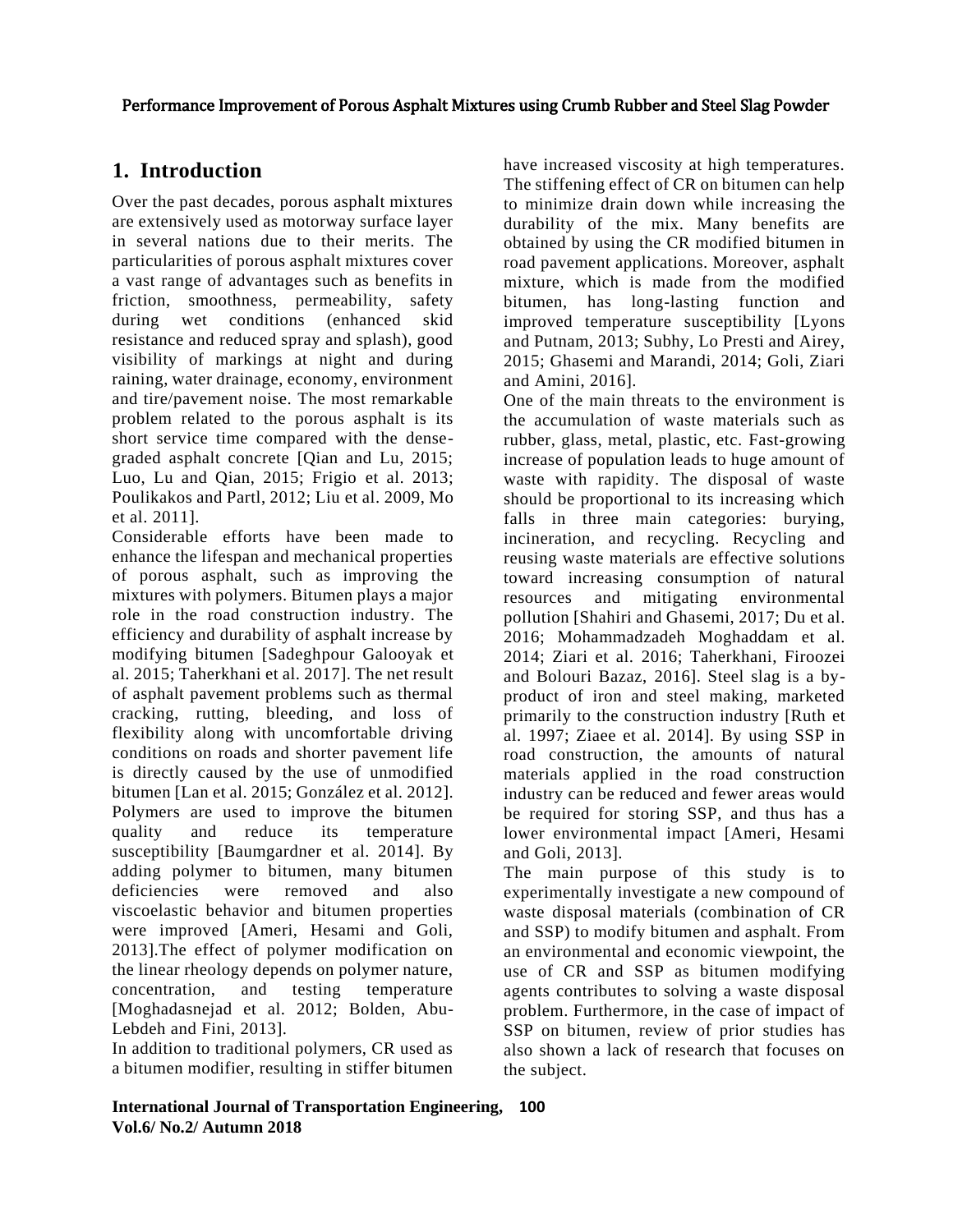## **2. Materials**

#### **2.1 Aggregate**

The aggregate was obtained from an asphalt plant in Kerman, located in the south east of Iran. Table 1 shows aggregation used for the production of porous asphalt in this study. The aggregate was first sampled from the quarry and transported to the lab where it was dried in an oven at 110 ºC and then, mechanically sieved into the individual size fractions needed to produce the mix gradation. Properties of aggregate are presented in Table 2.

#### **2.2 Bitumen**

In this investigation, 60–70 penetration bitumen, obtained from Pasargad Mineral Oil Refinery in Shiraz, was used. Engineering properties of the bitumen are presented in Table 3.

#### **2.3 CR**

The rubber powder used for the purpose of this study is the one prepared through ambient procedure from cutting, scraping and powdering waste tires and then adding it to the traditional bitumen to produce rubber modified bitumen. The rubber powder sifts through a No. 30 sieve (fiber and metals have been removed from the rubber) and its density is 1320 kg/m3. Granulated crumb rubber used is shown in Table 4.

#### **2.4 SSP**

Steel slag used in this study was produced in a steel factory in Kerman, Iran. Steel slag was produced in pieces with an approximate dimension of 10cm\*10cm. Then, the slag was taken into the laboratory and changed into the powder by a hammer, milling machine, and ball mill in three stages. The milling machine and SSP passing #200 sieve are shown in Figures 1 and 2. The chemical properties of SSP are indicated in Table 5.

| Sieve No.       | --<br>Sieve size(mm) | $\bullet$<br>Lower Limits (%) | Upper Limits $(\%)$ | %Passing |
|-----------------|----------------------|-------------------------------|---------------------|----------|
| $3/4$ $\cdot$   | 19                   | 100                           | 100                 | 100      |
| $\frac{1}{2}$ " | 12.5                 | 88                            | 100                 | 94       |
| $3/8$ "         | 9.5                  | 59                            | 79                  | 69       |
| #4              | 4.75                 | 9                             | 29                  | 19       |
| # 8             | 2.36                 | 1                             | 7                   | 4        |
| # 30            | 0.6                  | 1                             | 7                   | 4        |
| #100            | 0.15                 | 1                             | 3.6                 | 2.3      |
| # 200           | 0.075                | $\overline{0}$                | 2                   | 1        |

| Table 1. Aggregate gradation used in this study |  |  |
|-------------------------------------------------|--|--|
|                                                 |  |  |

| Table 2. I hysical and incendineal properties of aggregates |               |                   |                          |           |  |  |  |  |
|-------------------------------------------------------------|---------------|-------------------|--------------------------|-----------|--|--|--|--|
| Sample                                                      | Bulk specific | Apparent specific | Water absorption         | Toughness |  |  |  |  |
|                                                             | gravity       | gravity           | (%)                      | (%)       |  |  |  |  |
| Coarse                                                      | 2.72          | 2.77              | 0.32                     | 22.87     |  |  |  |  |
| aggregate                                                   |               |                   |                          |           |  |  |  |  |
| Fine aggregate                                              | 2.65          | 2.69              | 1.44                     | -         |  |  |  |  |
| Filler                                                      | 2.48          | 2.53              | -                        | -         |  |  |  |  |
| <b>ASTM</b> standard                                        | C-127 & C-128 | ۰                 | $\overline{\phantom{0}}$ | $C-131$   |  |  |  |  |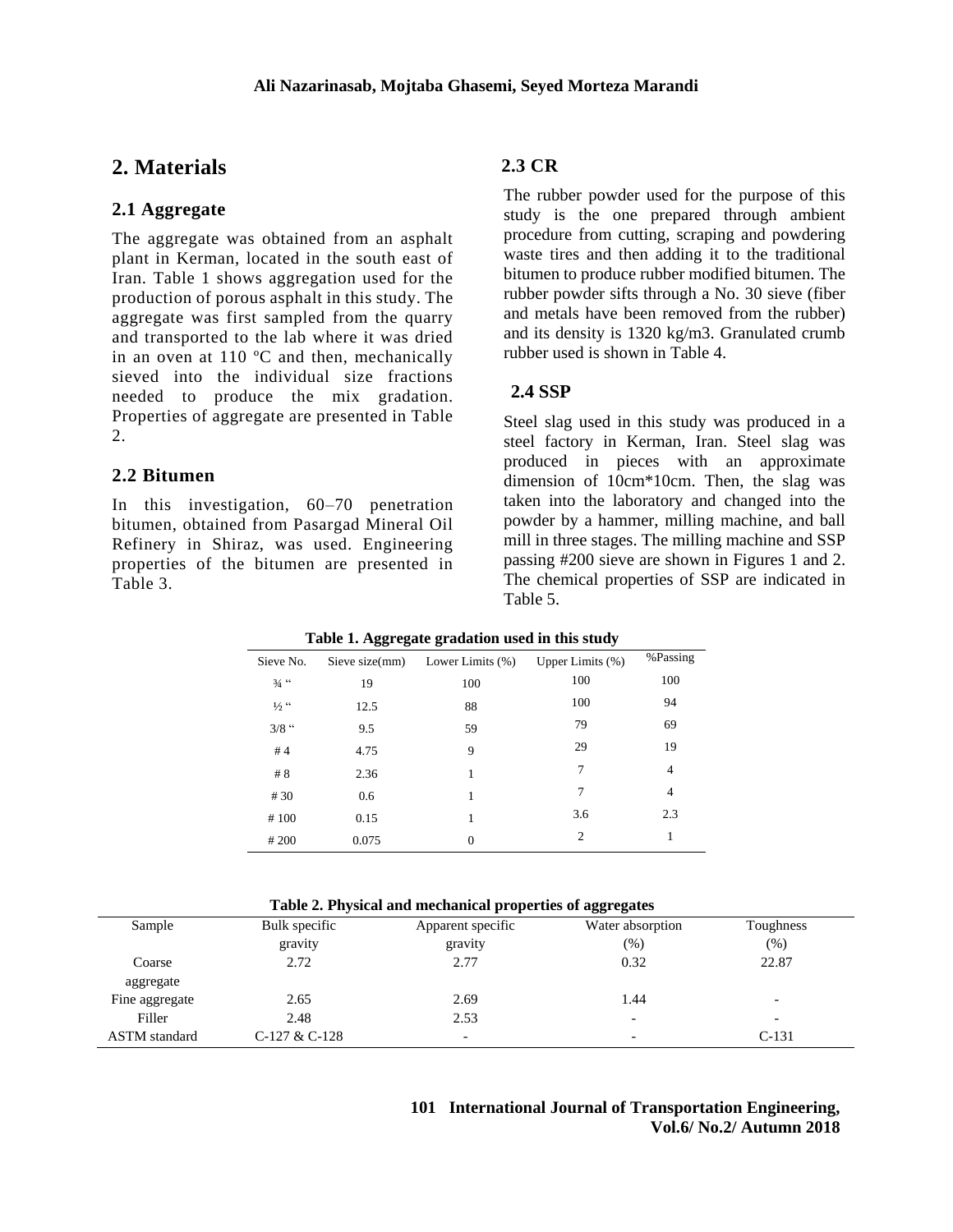



**Figure 1. The milling machine Figure 2. SSP passing #200 sieve** 

| Table 3. Conventional rheological properties of the unmodified bitumen used in this study |  |
|-------------------------------------------------------------------------------------------|--|
|                                                                                           |  |

| Test                                           | <b>Standard ASTM</b> | Value |
|------------------------------------------------|----------------------|-------|
| Penetration (100g, 5 s, $25\degree$ C), 0.1 mm | ASTM D5-73           | 70    |
| Softening point $({\circ}C)$                   | <b>ASTM D36-76</b>   | 43    |
| Ductility (25 $\circ$ C, 5 cm/min) (cm)        | <b>ASTM D113-79</b>  | >100  |
| Flashing point $({\circ}C)$                    | <b>ASTM D92-78</b>   | >302  |

|           | . .            | . .      |
|-----------|----------------|----------|
| Sieve No. | Sieve size(mm) | %Passing |
| #30       | 0.6            | 100      |
| #50       | 0.3            | 65       |
| #100      | 0.15           | 24       |
| # 200     | 0.075          | 3        |
|           |                |          |

#### **Table 5. Chemical composition of used SSP**

| hemical composition | СaО   | SiO <sub>2</sub> | Al2O3 | MgO  | Fe <sub>2</sub> O <sub>3</sub> |  |
|---------------------|-------|------------------|-------|------|--------------------------------|--|
| ∕alues              | 39.4% | 32.1%            | 16.9% | 7.1% | 3.75%                          |  |

| Table 6. Specification of CR-SSP modified bitumen |                   |                    |  |  |  |  |  |
|---------------------------------------------------|-------------------|--------------------|--|--|--|--|--|
| Sample                                            | CR (%, by bitumen | SSP (%, by bitumen |  |  |  |  |  |
| No.                                               | weight)           | weight)            |  |  |  |  |  |
|                                                   | 10                |                    |  |  |  |  |  |
| 2                                                 |                   |                    |  |  |  |  |  |
| 3                                                 |                   |                    |  |  |  |  |  |
| 4                                                 |                   |                    |  |  |  |  |  |
|                                                   | 3                 |                    |  |  |  |  |  |
| 6                                                 |                   | 9                  |  |  |  |  |  |
|                                                   |                   | 10                 |  |  |  |  |  |

### **International Journal of Transportation Engineering, 102 Vol.6/ No.2/ Autumn 2018**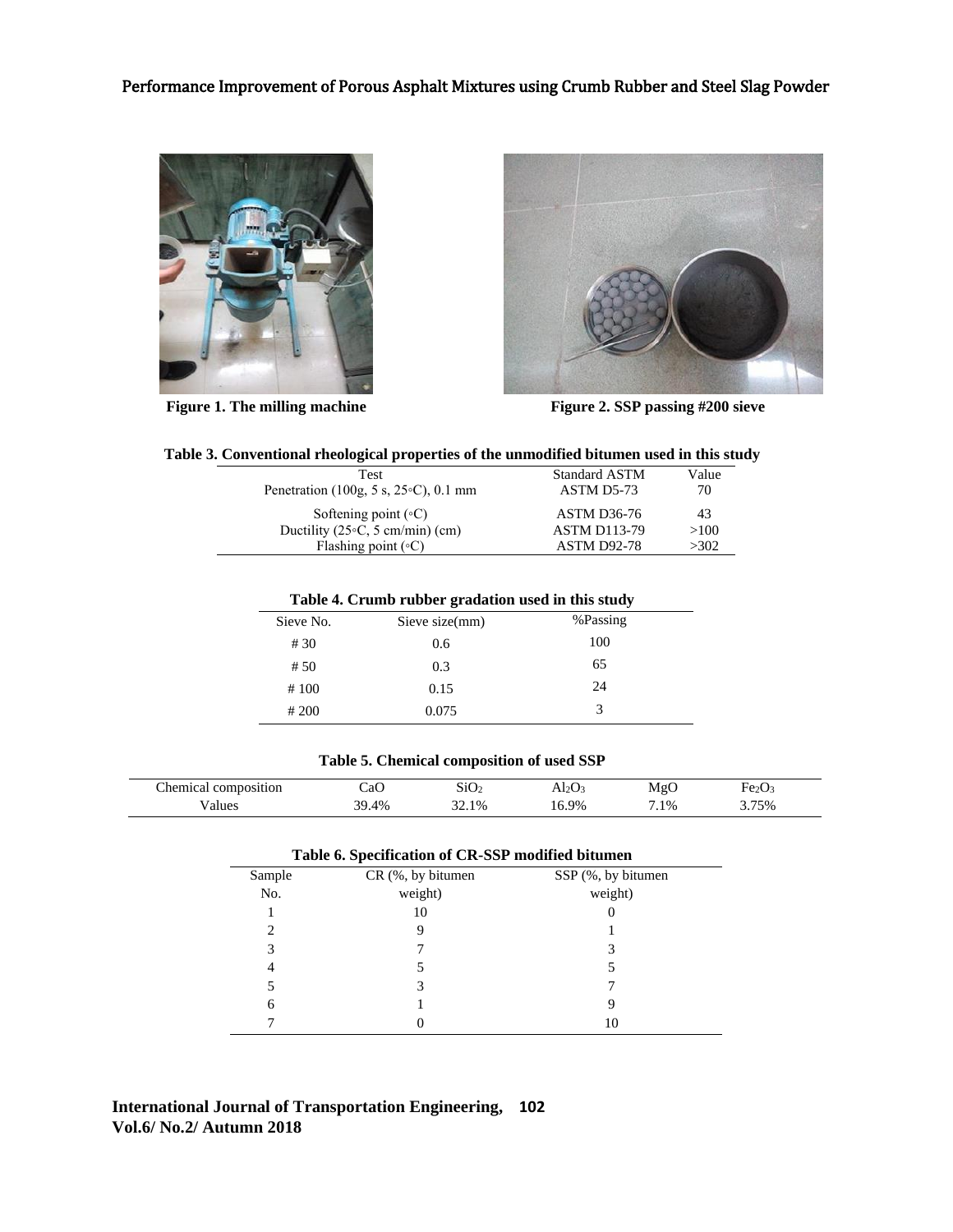## **3. Experimental Study**

## **3.1 Preparation of Mixtures**

All the modified bitumen samples were prepared using a high shear mixer with shearing speed of 3000 rpm. To modify bitumen, at first, 1000 g of bitumen was heated in an iron container to turn it into fluid, then the modifiers (CR, SSP) with specific ratio were put in bitumen with mixing for 60 min at the temperature of 160 °C. To study the effects of SSP and CR on the specification of the modified bitumen, seven bitumen mixtures were studied. The percentage of additives used are shown in Table 6. The research program being selected is similar to previous studies [Ghasemi and Marandi, 2013].

## **3.2 Preparation of Samples**

Marshall Test has been inserted in Standard No. ASTM-D1559, entitled ''Standard Testing Method for determination of asphalt mixtures resistance against plastic deformation with Marshall Method''. Manufacturing and preparing methods of specimens of asphalt mixture for asphalt mix design is performed based on Standard Method (ASTMD1559). According to the Marshall Test results, in the asphalt specimens ,optimum percentage of bitumen is 6%. To produce asphalt samples, at first, weight ratio of necessary aggregate for each sample was carefully measured (specified gradation and Marshall density mold); then it was heated for 24 hours at 160 ºC in a heater. Finally, aggregate was brought out and well mixed with optimum bitumen ratio and thrown in mold. According to AASHTO T245, to compact the sample, 75 blows imposed on both sides of samples using an automatic Marshall hammer. In this research, about 120 samples of asphalt mixture made of additive SSP and CR were studied. These samples are shown in Figure 3.

## **3.3 Testing Program**

### **3.3.1 Bitumen Conventional Tests**

To evaluate the effects of CR and SSP on the specifications of bitumen, experimental tests of penetration degree, softening point, ductility and flash point were carried out on the modified bitumen. Thermal sensitivity of the modified bitumen samples, which is the change of consistency parameter as a function of temperature, was evaluated by a penetration index (PI) as well as the results of the degree of penetration and softening point tests. The PI is calculated by

$$
PI = \frac{1952 - 500 \log Pen_{25} - 20SP}{50 \log Pen_{25} - SP - 120}
$$
 (1)

where  $Pen_{25}$  is the penetration grade of bitumen at 25 °C, and SP is the bitumen's softening point temperature.

## **3.3.2 Marshall Strength**

Marshall stability and flow tests were performed on the modified and unmodified compacted specimens according to ASTM D1559. In the Marshall test, as an empirical test, the cylindrical compacted specimens (100 mm in diameter by approximately 63.5 mm in height) were immersed in water at 60 ˚C for 25–30 min.



**Figure 3. Compacted asphalt mixture samples**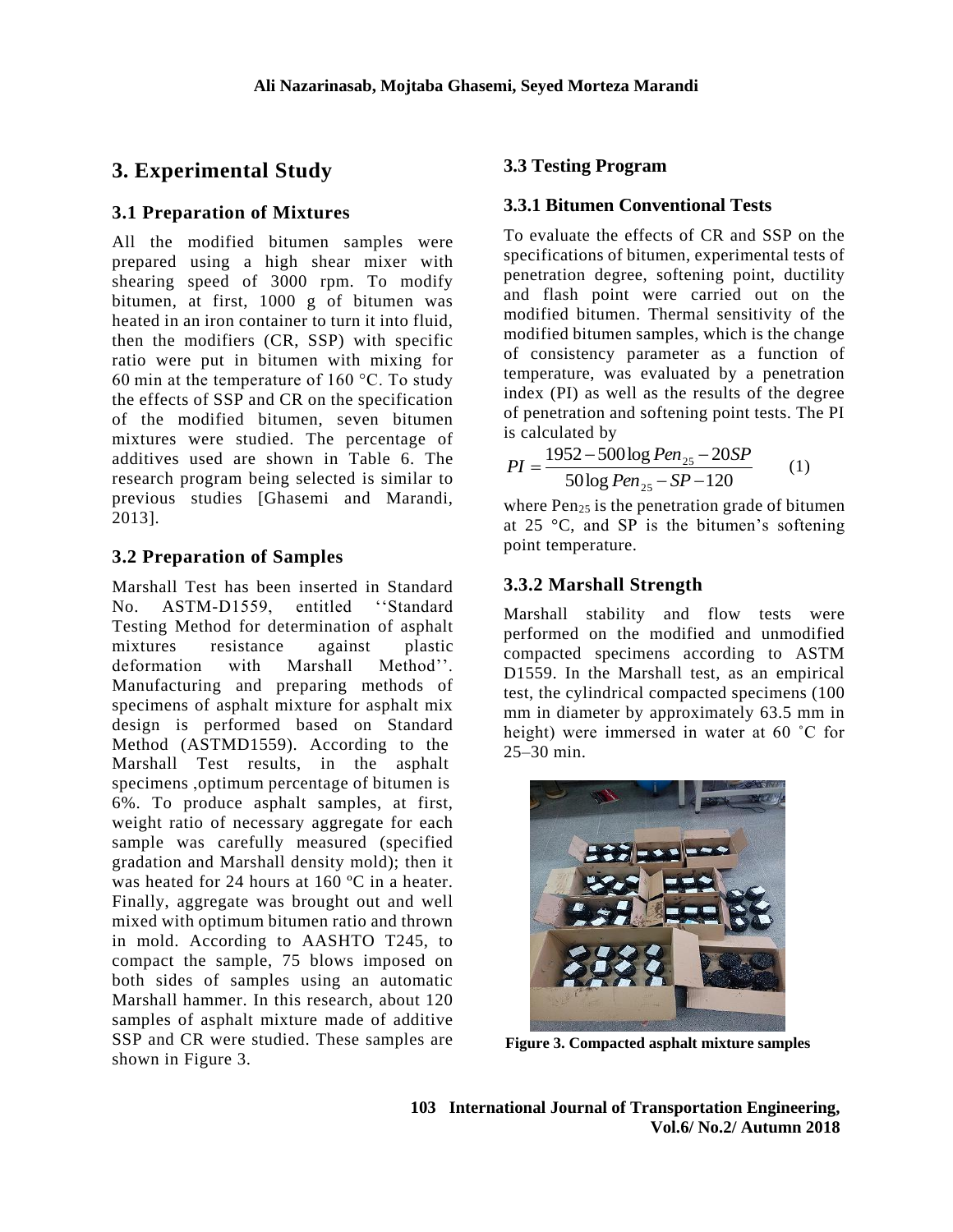Then, the samples were brought out from the water and their outer surface were dried with cloth napkins; then, they were loaded to failure using curved steel loading plates along the diameter at constant compression rate of 51 mm/min. The MQ, which represents an approximation of the ratio of load to deformation under particular conditions of the test, may be used as a measure of the material's resistance to permanent deformation in service.

## **3.3.3 ITS**

The indirect tensile test can be used to predict the fatigue potential, moisture sensitivity, and determination of tensile properties of asphalt mixtures.

The ITS of each mixture was measured in accordance with AASHTO T283 method and at a temperature of 25 °C and loading rate of 51 mm per minute. Three compacted specimens from each mixture were conditioned in air at 25 °C for 24-h prior to testing the ITS. ITS was calculated according to Equation (2):

$$
ITS = \frac{2P_{\text{max}}}{\pi d} \tag{2}
$$

where  $P_{max}$  is the failure load (N) of the samples under diametric compressive loading, d and h are the mean values of the diameter (mm) and height (mm) of the Marshall samples, respectively.

## **3.3.4 Porosity**

In this study, the effective porosity calculated using Eq. (3) was used for the basis of comparison.

$$
Porosity (\% ) = 1 - \frac{(\frac{M_{\text{dry}} - M_{\text{sub}}}{\rho_w})}{V_T}
$$
 (3)

The effective porosity only accounts for the water accessible air voids while the total porosity (or air void content) accounts for all the air voids within a specimen. However, the effective porosity was used because only the

accessible voids contribute to the permeability of the specimens. In this procedure, the volume of the specimen is determined by measuring the diameter and height in at least three different locations to determine the average diameter and height. These dimensions were then used to calculate the total volume  $(V_T)$  of the cylindrical specimen. Next, the dry mass of the specimen was recorded  $(M<sub>dry</sub>)$  and the specimen was then submerged in a 25 °C water bath for 30 min. After 30 min, the specimen was inverted 180 degree and tapped five times on the bottom of the water bath to release air entrapped in the specimen. Tapping was done in such a manner that the entrapped air was made sure to be released while being careful not to damage the specimen. After tapping, the specimen was again inverted 180 degree and the submerged mass was recorded (Msub). The porosity of each specimen was calculated using Eq. (4), where  $\rho_w$  is the density of water.

### **3.3.5 Permeability**

Permeability of all the samples was measured using constant-head procedure. According to Equation (4), permeability of the compacted porous asphalt mixtures was calculated:

$$
K = \frac{QL}{Aht}
$$
 (4)

where Q is the volume of accumulated water, A the cross-section of the compacted asphalt mixture, t the time collecting water, L the length of asphalt sample, and h the height of the water inlet to the water outlet (Figure 4).

## **4. Results and Discussions**

#### **4.1 Effects of SSP and CR on the Bitumen Strength Parameters**

As shown in Figure 5, unmodified bitumen has the highest penetrating ratio. According to the results, the penetration values of CR modified bitumen decrease on increase of the SSP content.

**International Journal of Transportation Engineering, 104 Vol.6/ No.2/ Autumn 2018**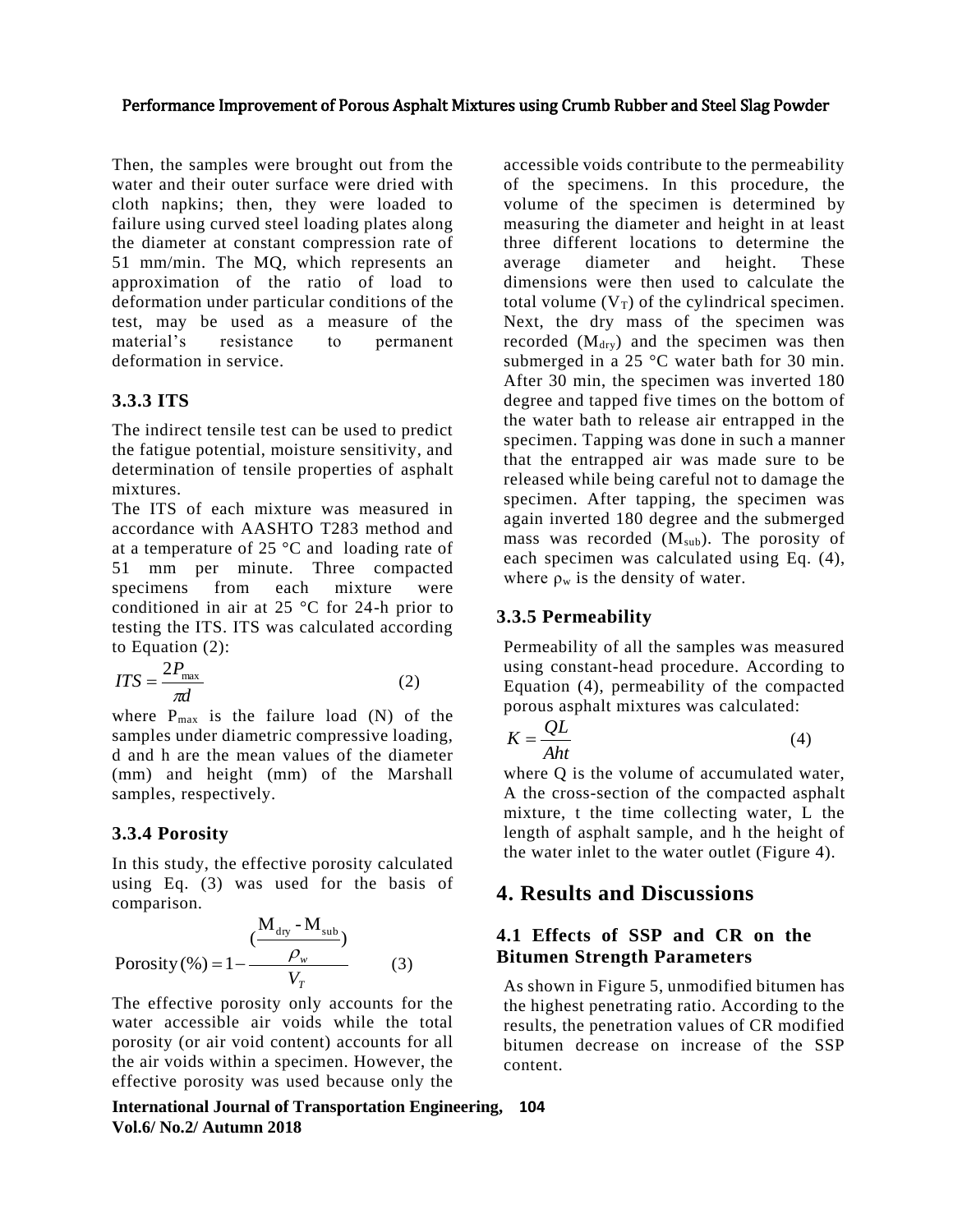

**Figure 4. Permeability testing device**

Figure 5 also shows that 10% SSP ratio has the most effect on reducing the bitumen penetration value. These modified samples prevent asphalt mixture from rutting at high temperature and reduce its temperature susceptibility. The results also show that the addition of SSP makes the modified bitumen harder and more consistent than control bitumen.



**Figure 5. Penetration degree test results**

Bitumen softening point with various additives is shown in Figure 6. Results show that SSP increased the bitumen softening point more than CR. As a result, the softening point of the modified samples was observed to be higher than that of the unmodified samples. This leads to increasing bitumen efficiency at high temperature. The

highest softening point belongs to the bitumen sample with 10% SSP. It has also been observed that the increase in the softening point of control bitumen was significant when SSP was added in percentages from 9 to 10%. Greater softening point causes less temperature susceptibility and low degree of changes in its viscosity. Thus, with the addition of SSP the modified bitumen will become less susceptible to temperature changes. Ductility test method provides one measure of tensile properties of bituminous materials. Ductility of bitumen to various additives is shown in Figure 7. Results show that ductility is decreased with increase of SSP and decrease of CR content. The highest ductility belonged to the unmodified bitumen and the lowest ductility belonged to the bitumen sample with 9% SSP and

1% of CR content. The results also show that with increase of SSP content to 10%, and decrease in CR to 0%, a huge drop in ductility occurred. It seems that the decrease in the ductility value may be due to omitting the CR content, and therefore decrease interlocking of polymer molecules with bitumen.



**Figure 7. Ductility test Results**

According to the results shown in Table 7, it can be seen that increase in SSP content led to increase in PI. Generally, a higher PI implies a lower thermal sensitivity. Therefore, PI values increase with increasing amounts of SSP and

**105 International Journal of Transportation Engineering, Vol.6/ No.2/ Autumn 2018**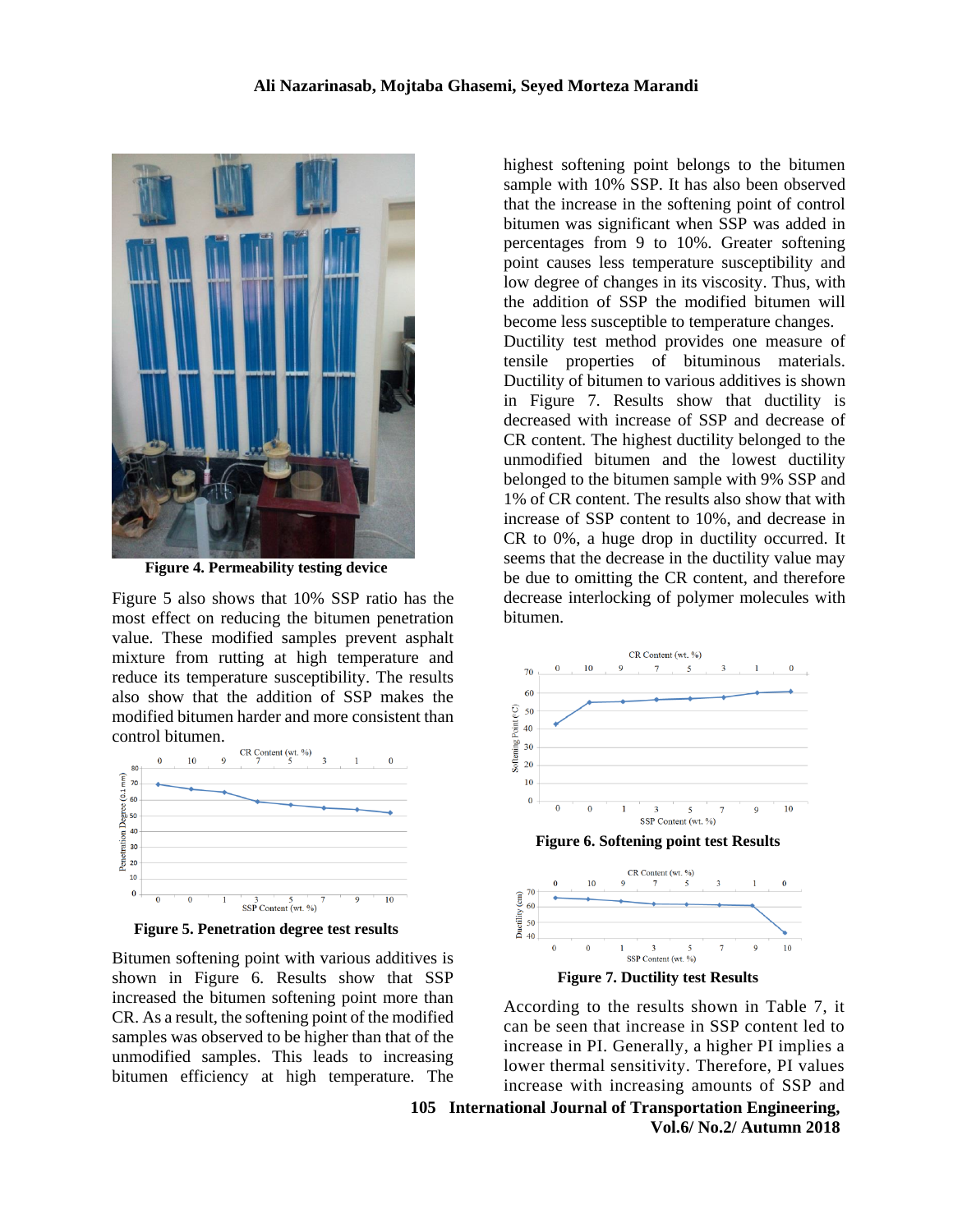decreasing amounts of CR. Then the thermal sensitivity of modified bitumen decreases with the addition of SSP to the mix and the resistance to low temperature increases.

#### **4.2 Effects of SSP and CR on the Marshall Stability Parameters**

Results of Marshall tests are shown in Figures 8 and 9. According to the results, the modified asphalt mixtures are more stable than the unmodified asphalt mixtures (except the asphalt mixture with 100% CR). The highest Marshall stability belongs to the asphalt mixture with 100% SSP. And one more, Marshall stability increased due to replacing SSP with CR. Figure 8 shows that the Marshall stability was reduced due to adding CR to bitumen. Suspension and indissolubility of a large amount of CR in bitumen may be the reason of this reduction.

Figure 9 shows Marshall flow test results. This figure indicates that the Marshall flow value in all the modified mixtures is less than that of the unmodified asphalt mixtures and the lowest flow value belongs to the modified mixture with 100% SSP.



**Figure 8. Marshall stability test results**

Figure 10 shows the MQ valuethat is equal to the ratio of Marshall stability to Marshall flow. The figure also shows the ratio of stability to shear stress, permanent deformation, and cracking.

Moreover, it is indicated in this figure that all the modified asphalt mixtures have higher MQ than the unmodified asphalt mixtures, which may be due to high viscosity of the modified bitumen to unmodified bitumen. The highest MQ belongs to the asphalt mixture with 100% SSP, showing this sample to have the greatest hardness than the other asphalt samples.



**Figure 9. Marshall flow test results**



#### **4.3 Effects of SSP and CR on the Tensile Strength Parameters**

Figure 11 shows the results of ITS test. This figure indicates that the ITS of the modified samples is higher than that of the unmodified samples.

**Table 7. PI of unmodified and modified specimens**

| Table 7. I T of unificative and modified specimens |          |                |                    |                    |            |      |                            |               |
|----------------------------------------------------|----------|----------------|--------------------|--------------------|------------|------|----------------------------|---------------|
| SSP(CR)<br>) content $(wt, %)$<br>(CR)             | 0(0)     | 0(10)          | 1(9)               | 20<br>، ، ب        | 515<br>ں ر | 7(3) | 9(1)                       | 10(0)         |
| זח                                                 | $-2.395$ | 0.72<br>v. 1 J | $\sim$ $-$<br>J.14 | $\sqrt{2}$<br>J.74 | 0.75       | 0.81 | $\Omega$<br>$\overline{1}$ | $\sim$<br>ے ر |

#### **International Journal of Transportation Engineering, 106 Vol.6/ No.2/ Autumn 2018**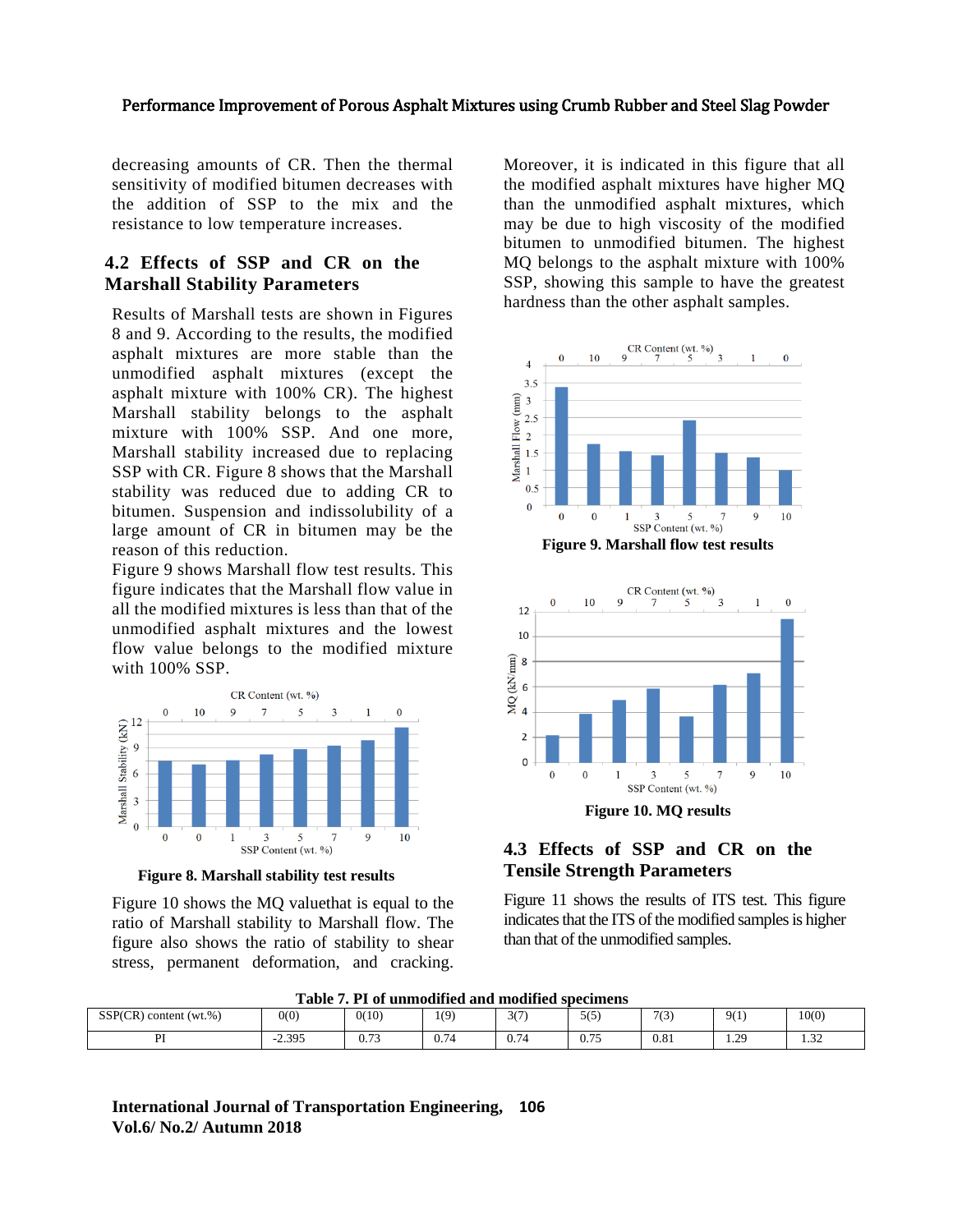Moreover, the ITS increased due to increasing SSP ratio. The highest ITS belongs to modified asphalt samples with 100% SSP. It can be clearly seen that the addition of the additives seems to have a positive effect on the strength of the samples.

#### **4.4 Effects of SSP and CR on the Porosity Parameters**

Figure 12 shows the changing porosity of the modified and unmodified asphalt mixtures. As seen in this figure, porosity of the modified asphalt mixtures is higher than that of the unmodified asphalt mixtures. Statistically, porosities of 10% CR, 9% SSP+1% CR and 10% SSP mixtures are nearly the same. The addition of CR and SSP to porous asphalt increased the effective porosity. It seems that this reaction may be caused by decreases in ductility values.



**Figure 11. ITS test results**



#### **4.5 Effects of SSP and CR on the Permeability Parameters**

Figure 13 shows the changing permeability of the asphalt mixture. According to the results, permeability of the modified asphalt mixture is higher than the unmodified asphalt mixture and the highest permeability belongs to the asphalt mixture with 100% SSP. Increasing permeability of the modified asphalt mixture may occur due to reducing thickness of bitumen layers between aggregate pieces, increasing bitumen viscosity (for adding modifier), or having suspended particles and filler (SSP,CR) that lead to increasing flow channels within the mix. On the other hand, the modified asphalt mixtures, compared to the unmodified asphalt mixtures, have greater No. of pores within the mix due to higher viscosity and stability of the modified bitumen against draindown. However, the unmodified asphalt mixture, due to having great draindown of pure bitumen, has sealed cavities and fewer No. of pores.<br>  $CR$  Content (wt. %)



## **5. Comparisons of the Results of This Study and Previous Study**

Ghasemi and Marandi (2013) measured the effectiveness of modified bitumen and asphalt mixtures with CR and recycled glass powder (RGP). In their study, 60/70 bitumen of Isfahan Refinery was used. Seven bitumen samples with the combination of CR-RGP were produced and tested. The best results belong to the modified asphalt mixture samples with 5% RGP and 5% CR. Table 8 shows the improvement of the results of modified samples compared to unmodified samples in the present and pervious researches. Moreover, Table 8 indicates that in both the studies, different parameters experienced an increase in all the modified samples to base bitumen. This comparison revealed that the combination of SSP and CR functioned better than the combination of RGP and CR.

**107 International Journal of Transportation Engineering, Vol.6/ No.2/ Autumn 2018**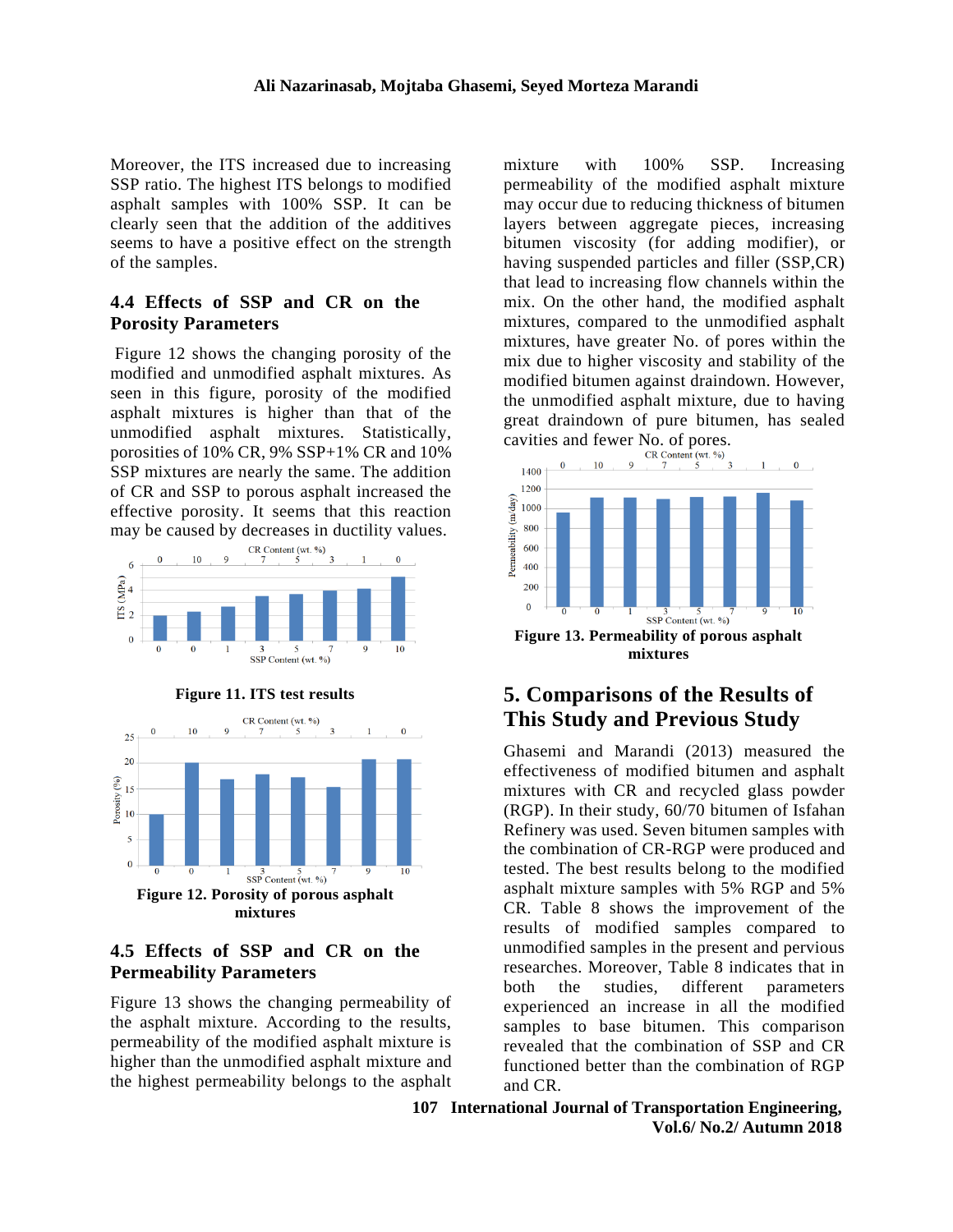| Table of Comparison between the improvement of results of current studies and previous ones |                    |                    |              |              |  |  |  |
|---------------------------------------------------------------------------------------------|--------------------|--------------------|--------------|--------------|--|--|--|
|                                                                                             | Optimum Modifier   | Marshall stability | MО           | <b>ITS</b>   |  |  |  |
|                                                                                             |                    | $%$ increase)      | (% increase) | (% increase) |  |  |  |
| Pervious study                                                                              | RGP 5% +CR 5%      | $+53%$             | $+122%$      | $+56%$       |  |  |  |
| Current study                                                                               | $SSP 9\% + CR 1\%$ | $+31%$             | $+222%$      | $+106%$      |  |  |  |

**Table 8. Comparison between the improvement of results of current studies and previous ones**

## **6. Conclusions**

The following conclusions can be drawn based on this study:

(1) SSP can increase the softening point and ductility of CR modified bitumen and reduce the penetration degree. Moreover, viscosity is reduced due to increasing SSP.

(2) The use of SSP as modifier increases the Marshall stability, MQ, ITS and porosity of the modified porous asphalt with CR.

(3) When CR was replaced by SSP, comparable even higher permeability was observed.

(4) The use of SSP can increase the mechanical properties of modified porous asphalt with CR. The replacement ratio of up to 90% by weight for SSP as modifier has relatively major influence on the mechanical properties of porous asphalt.

(5) SSP has the potential to improve the specification of CR modified bitumen and porous asphalt.

(6) The replacement of SSP with a portion of CR has positive environmental effects by returning a quantity of SSP abundant in nature.

(7) Partial substitution of CR with SSP in the modification of porous asphalt improved PI, the Marshall strength, ITS, porosity, and permeability by 19%, 67%, 117%, 5% and 5% respectively.

## **8. References**

-Ameri, M., Hesami, S. and Goli, H. (2013) "Laboratory evaluation of warm mix asphalt mixtures containing electric arc furnace (EAF) steel slag", Construction and Building Materials, Vol. 49, No. 1, pp.611-617. [doi:10.1016/j.conbuildmat.2013.08.034]

[-Baumgardner, G.](http://saskatoonlibrary.ca/eds/results/all?query-1=AND%2CAU%3A%22Baumgardner%5C%2C+Gaylon+L.%22&highlight=n) L., [Hardee, J.](http://saskatoonlibrary.ca/eds/results/all?query-1=AND%2CAU%3A%22Hardee%5C%2C+John+R.%22&highlight=n) R., [Negulescu, I.](http://saskatoonlibrary.ca/eds/results/all?query-1=AND%2CAU%3A%22Negulescu%5C%2C+Ioan+I.%22&highlight=n) [I.,](http://saskatoonlibrary.ca/eds/results/all?query-1=AND%2CAU%3A%22Negulescu%5C%2C+Ioan+I.%22&highlight=n) [Williams, E.](http://saskatoonlibrary.ca/eds/results/all?query-1=AND%2CAU%3A%22Williams%5C%2C+Elton+R.%22&highlight=n) R., [Howard, I.](http://saskatoonlibrary.ca/eds/results/all?query-1=AND%2CAU%3A%22Howard%5C%2C+Isaac+L.%22&highlight=n) L. and [John, R.](http://saskatoonlibrary.ca/eds/results/all?query-1=AND%2CAU%3A%22John%5C%2C+Robert+C.+St%22&highlight=n) (2014) "Quantitative analysis of functional polymer in recycled tyre rubber used in modified

asphalt binders", , Road Materials and Pavement Design, Vol. 15, No. 1, pp. 263–278. [doi:10.1080/14680629.2014.927413]

-Bolden, J., Abu-Lebdeh, T. and Fini, E. (2013) "Utilization of recycled and waste materials in various construction applications", American Journal off Environmental Sciences, Vol. 9, No. 1, pp. 14-24.

[doi : 10.3844/ajessp.2013.14.24]

[-Du,](http://www.tandfonline.com/author/Du%2C+Yan-Jun) Y., [Bo,](http://www.tandfonline.com/author/Bo%2C+Yu-Lin) Y., [Jin,](http://www.tandfonline.com/author/Jin%2C+Fei) F. and [Liu,](http://www.tandfonline.com/author/Liu%2C+Chen-Yang) C. (2016) "Durability of reactive magnesia-activated slagstabilized low plasticity clay subjected to drying– wetting cycle", [European Journal of](http://www.tandfonline.com/toc/tece20/current)  [Environmental and Civil Engineering,](http://www.tandfonline.com/toc/tece20/current) Vol. 20, No. 2, pp. 215-230. [doi:10.1080/19648189.2015.1030088]

-Frigio, F., Pasquini, E., Ferrotti, G. and Canestrari, F. (2013) "Improved durability of recycled porous asphalt", Construction and Building Materials, Vol. 48, No. 1, pp. 755-763. [doi:10.1016/j.conbuildmat.2013.07.044]

-Ghasemi, M. and Marandi, S.M. (2014) "Engineering Properties of SMA Mixtures/Polymer/RGP Blends", International Journal of Transportation Engineering (IJTE), Vol. 2, No. 2, pp. 97-106.

-Ghasemi, M. and Marandi, S.M. (2013) "performance improvement of a crumb rubber modified bitumen using recycled glass powder", journal of Zhejiang university-science A, Vol. 14, No. 11, pp. 805–814. [doi:10.1631/jzus.A1300053]

-Goli, A., Ziari, H. and Amini, A. (2016) "Evaluating the performance of crumb rubber modified binders used in Isfahan Province", International Journal of Transportation Engineering (IJTE), Vol. 4, No. 2, pp. 97-107.

**International Journal of Transportation Engineering, 108 Vol.6/ No.2/ Autumn 2018**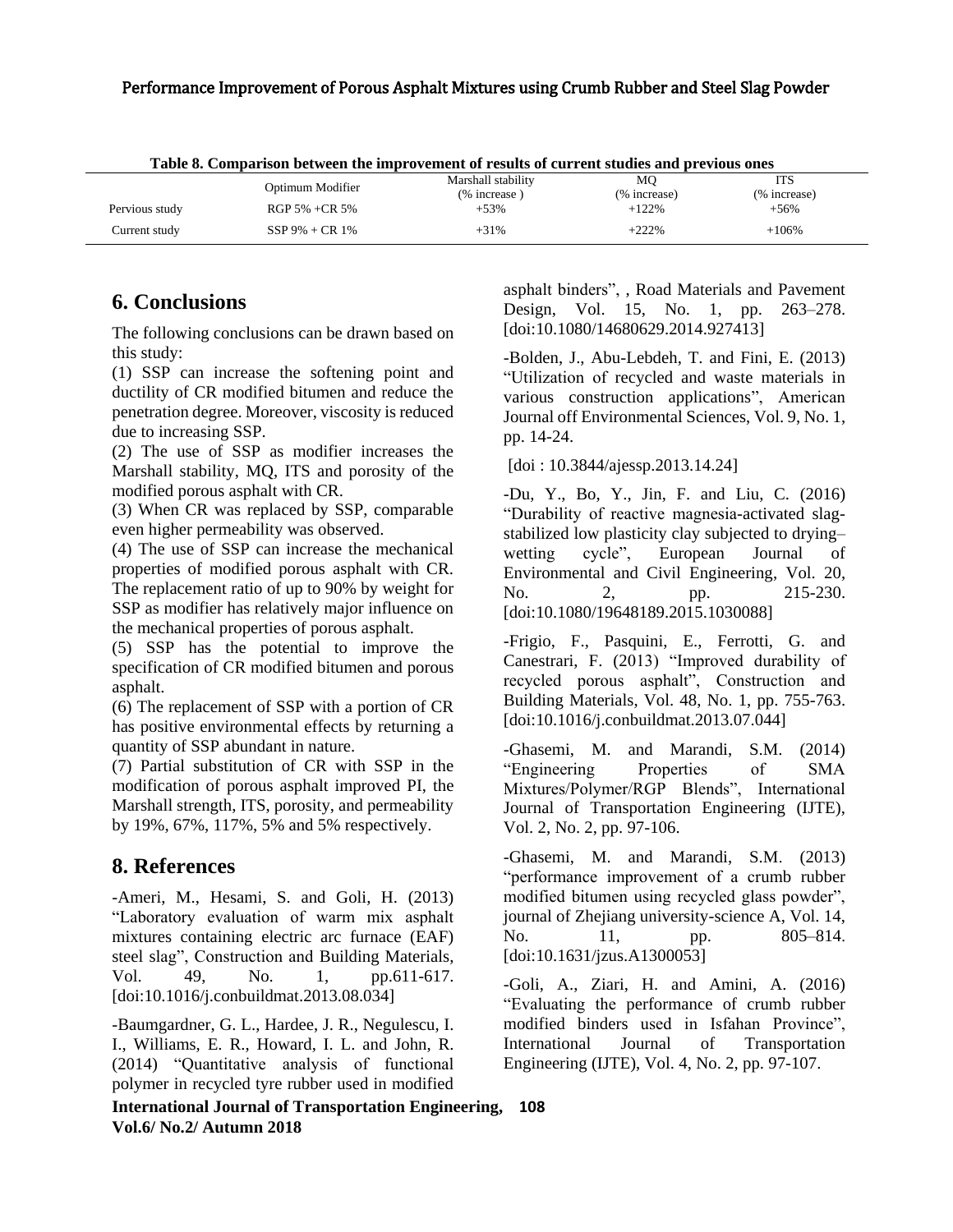-González, V., Martínez-Boza, F.J., Gallegos, C., PérezLepe, A., and Páez, A. (2012) "A study into the processing of bitumen modified with tire crumb rubber and polymeric additives", Fuel Process, Vol. 95, No. 1, pp. 137-143. [doi:10.1016/j.fuproc.2011.11.018]

-Lan, W., Ghani, R., Yongming, X. and Gang, C. (2015) "Microstructure and rheological properties of aged and unaged polymer-modified asphalt binders", Road Materials and Pavement Design, Vol. 16, No. 3, pp. 592-607. doi:10.1080/14680629.2015.1021368]

-Liu, Q., Schlangen, E., García, Á., and Ven, M. (2009) "Induction heating of electrically conductive porous asphalt concrete", Construction and Building Materials, Vol. 24, No. 1, pp. 1207– 1213. [doi:10.1016/j.conbuildmat.2009.12.019]

-Luo, S., Lu, Q. and Qian, Z. (2015) "Performance evaluation of epoxy modified open-graded porous asphalt concrete", Construction and Building Materials, Vol. 76, No. 1, pp. 97-102. [doi:10.1016/j.conbuildmat.2014.11.057]

-Lyons, K.R. and Putnam, B.J. (2013) "Laboratory evaluation of stabilizing methods for porous asphalt mixtures", Construction and Building Materials, Vol. 49, No. 1, pp. 772–780. [doi:10.1016/j.conbuildmat.2013.08.076]

-Mo, L.T., Huurman, M., Wu, S.P. and Molenaar, A.A.A. (2011) "Bitumen–stone adhesive zone damage model for the meso-mechanical mixture design of raveling resistant porous asphalt concrete", International Journal of Fatigue, Vol. 33, No. 1, pp. 1490-1503. [doi:10.1016/j.ijfatigue.2011.06.003]

-Moghadasnejad, F., Aghajani, P., Modarres, A. and Firoozifar, H. (2012) "Investigating the properties of crumb rubber modified bitumen using classic and SHRP testing methods", Construction and Building Materials, Vol. 26, No. 1, pp. 481-489. [doi[:dx.doi.org/10.1016/j.conbuildmat.2011.06.0](http://dx.doi.org/10.1016/j.conbuildmat.2011.06.048) [48\]](http://dx.doi.org/10.1016/j.conbuildmat.2011.06.048)

-Mohammadzadeh Moghaddam A., Ziaee, S.A., Farhad Mollashahi, H. and Jalili Qazizadeh, M.

(2014) "Effects of waste fibers stabilizers on the draindown and moisture damage sensitivity properties of SMA mixtures", International Journal of Transportation Engineering (IJTE), Vol. 2, No. 2, pp 155-165.

-Poulikakos, L. and Partl, M.N. (2012) "A multiscale fundamental investigation of moisture induced deterioration of porous asphalt concrete", Construction and Building Materials, Vol. 36, No. 1, pp.1025-1035. [doi:10.1016/j.conbuildmat.2012.04.071]

-Qian, Z. and Lu, Q. (2015) "Design and

laboratory evaluation of small particle porous epoxy asphalt surface mixture for roadway pavements", Construction and Building Materials, Vol. 77, No. 1, pp. 110-116. [doi:10.1016/j.conbuildmat.2014.12.056]

-Ruth, B.E., Tia, M., Jonsson, G. and Setze, J.C. (1997) "Recycling of asphalt mixtures containing crumb rubber", Final Report. FL/DOT/MO D510717. University of Florida. Florida Department of Transportation, 221p.

-Sadeghpour Galooyak, S., Palassi, M., Goli, A. and Zanjirani Farahani, H. (2015) "Performance Evaluation of Nano-silica Modified Bitumen", International Journal of Transportation Engineering (IJTE), Vol. 3, No. 1, pp. 55-66.

[-Shahiri,](http://ijte.ir/?_action=article&au=167720&_au=Jaber++Shahiri) J. and [Ghasemi,](http://ijte.ir/?_action=article&au=68899&_au=Mojtaba++Ghasemi) M. (2017) "Utilization of Soil Stabilization with Cement and Copper Slag as Subgrade Materials in Road Embankment Construction", International Journal of Transportation Engineering (IJTE), [Vol. 5, No.](http://ijte.ir/issue_5305_5328_Volume+5%2C+Issue+1%2C+Summer+2017%2C+Page+1-101.html) 1, pp. 45-58.

-Subhy, A., Lo Presti, D. and Airey, G. (2015) ["An](https://scholar.google.co.uk/citations?view_op=view_citation&hl=en&user=yScEZPYAAAAJ&citation_for_view=yScEZPYAAAAJ:8AbLer7MMksC)  [investigation on using pre-treated tyre rubber as a](https://scholar.google.co.uk/citations?view_op=view_citation&hl=en&user=yScEZPYAAAAJ&citation_for_view=yScEZPYAAAAJ:8AbLer7MMksC)  [replacement of synthetic polymers for bitumen](https://scholar.google.co.uk/citations?view_op=view_citation&hl=en&user=yScEZPYAAAAJ&citation_for_view=yScEZPYAAAAJ:8AbLer7MMksC)  [modification"](https://scholar.google.co.uk/citations?view_op=view_citation&hl=en&user=yScEZPYAAAAJ&citation_for_view=yScEZPYAAAAJ:8AbLer7MMksC), Road Materials and Pavement Design, Vol. 16, No. 1, pp. 245-264. [doi:10.1080/14680629.2015.1030826]

-Taherkhani, H., Firoozei, F. and Bolouri Bazaz, J. (2016) "Evaluation of the mechanical properties of the cement treated cold-in-place recycled asphalt mixtures", International Journal of

**109 International Journal of Transportation Engineering, Vol.6/ No.2/ Autumn 2018**